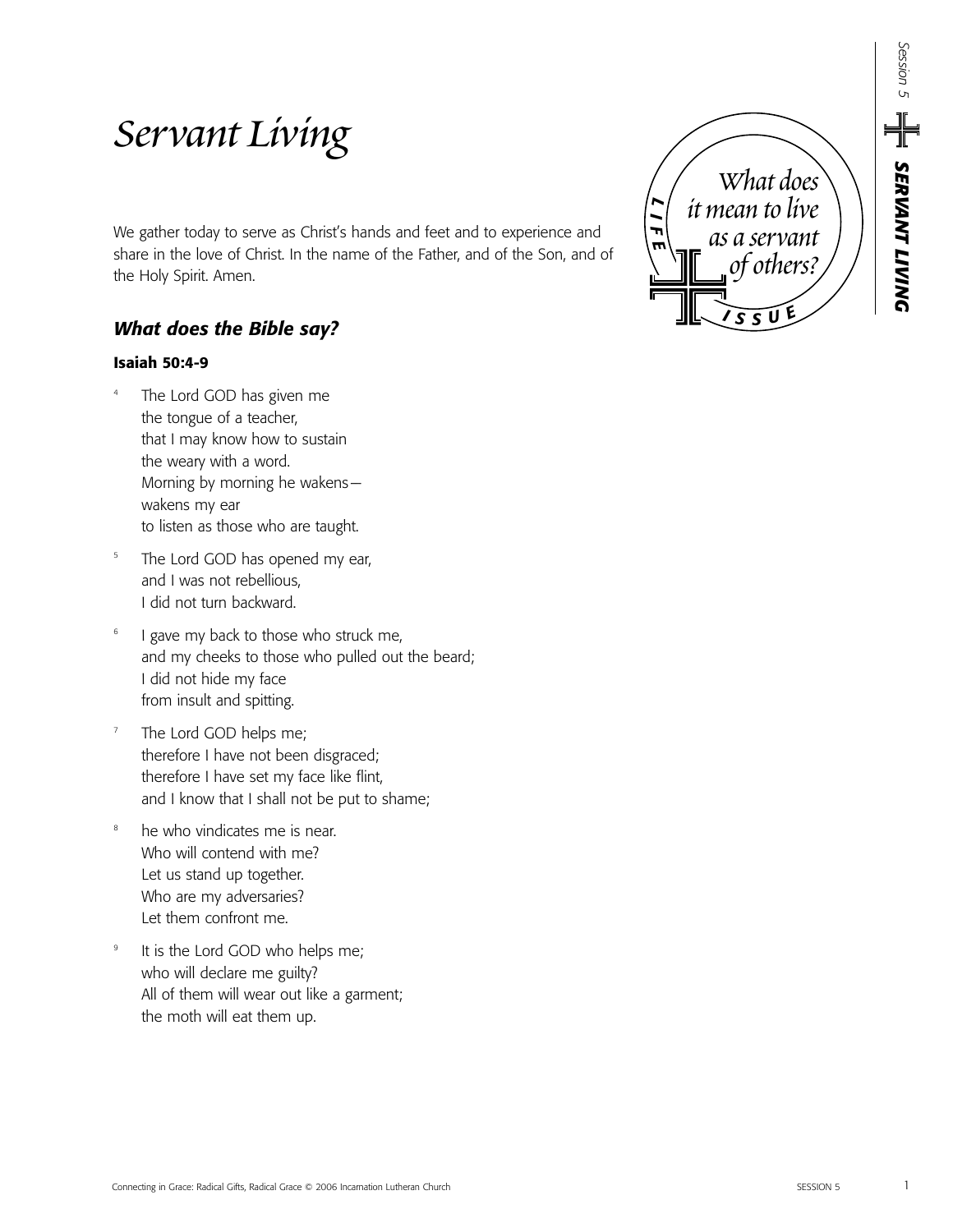## *Litany for Servants*

Leader: Lord, thank you for bringing us together in service today. As we prepare to serve, we remember you are the model of serving others. Lord, we ask you to help us put aside thoughts of our own comfort or status in order to focus on the needs of others.

#### **Group: Jesus, Servant Master, help us to joyfully serve others.**

Leader: Lord, we admit that we often feel uncomfortable in unfamiliar situations. Help us to forget our discomfort and become focused on you and immersed in serving others as we claim your promise to be among us. Thank you for calling us to be your hands and feet in the world.

## **Group: Jesus, Servant Master, help us to joyfully serve others.**

Leader: We see your hand in our lives and feel your care and abiding presence each day of our lives. Help us to serve joyfully, to see others with your compassionate eyes, and to live each day with a servant heart.

#### **Group: Jesus, Servant Master, help us to joyfully serve others.**

Leader: Gracious God, give us your words to sustain the weary who are among us today. Help us to listen fully to the people in this place as they speak. Give us servant ears and hearts to help us learn everything that you want us to take away from this experience.

#### **Group: Jesus, Servant Master, help us to joyfully serve others.**

Leader: Lord Jesus, we want to be your agents of justice in a hurting world. Help us to hold nothing back from serving the people here today. As we serve others in your name, help us to be open about praising you and giving you the glory for the actions that we will do in your name.

## **Group: Jesus, Servant Master, help us to joyfully serve others.**

Leader: Take our attention away from ourselves so we can focus on you and on the needs of those we serve. Some of us may be tired or sad today. Be with our group and help us to provide encouragement for each other. Give us your strength so that we can be energetic and enthusiastic in our service.

#### **Group: Jesus, Servant Master, help us to joyfully serve others.**

Leader: Lord God, we ask you to bless this community in which we serve.

#### **Group: Jesus, Servant Master, help us to joyfully serve others.**

Leader: Lord, we want to be your agents, bringing about a better world for everyone. You have asked us to follow you. We want to journey toward lives of faithfulness and obedience to your will. When our lives don't bring the results that we desire, help us to recognize that it's more important to work toward the results that you desire. Lord, be present with us at this time in this sacred space as we play a small part in helping to bring about your kingdom on earth. We ask this in the name of Jesus.

#### **Group: Amen.**